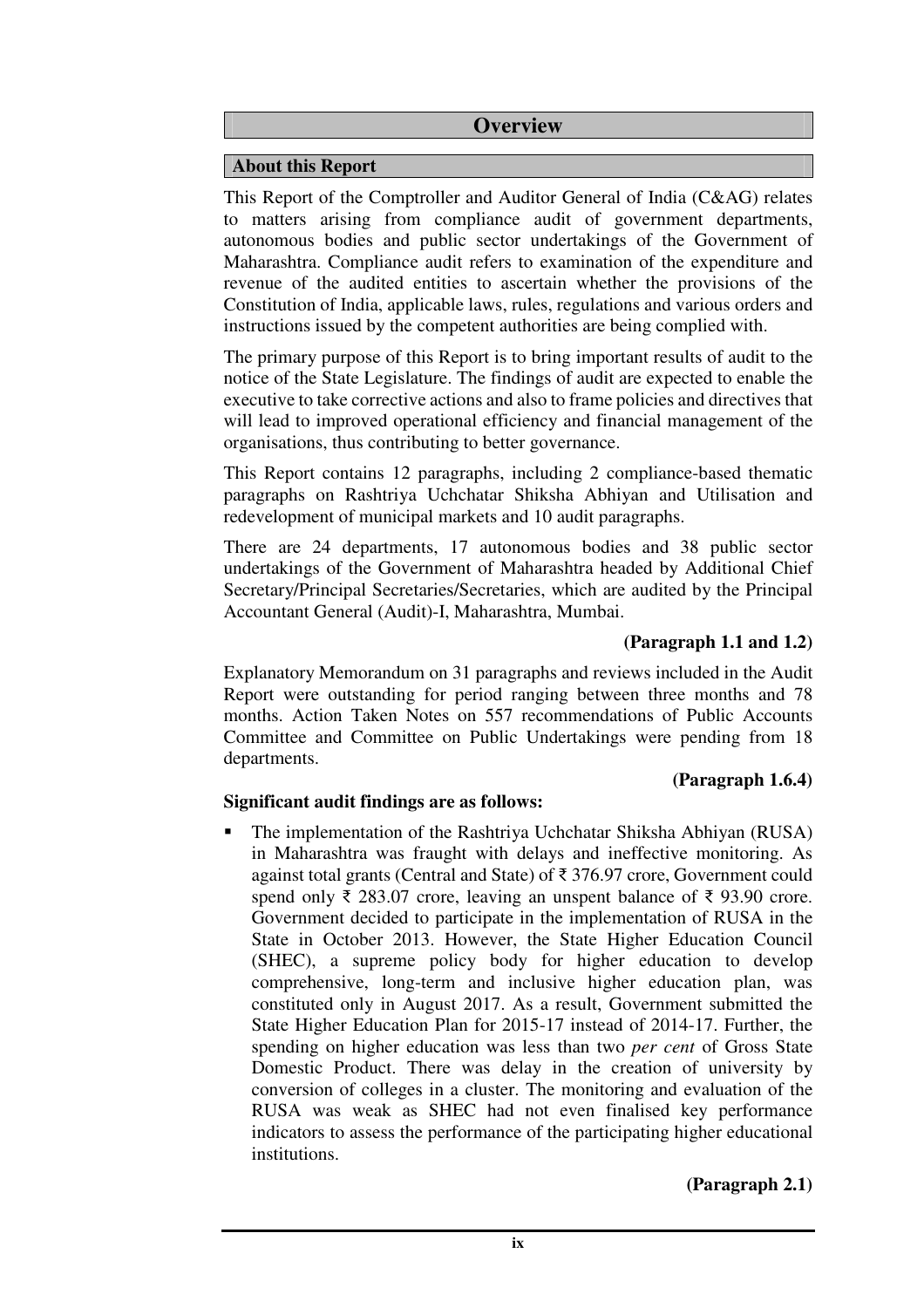Municipal Corporation of Greater Mumbai (MCGM) constructs, maintains, and regulates public markets for sale of fruits, vegetables, meat *etc.*  Significant area of the market building constructed under the Accommodation Reservation Scheme was either not utilised or was lying vacant. The Market department failed to take concrete action to evict the lessee despite breach of conditions in the lease agreement. A market building, comprising of ten floors, constructed by MCGM was not being utilised for market services for more than six years. The progress in redevelopment of existing dilapidated markets and rehabilitation of shop owners was poor. Improper maintenance of records related to outstanding dues and short recovery of various charges indicated inadequate internal controls and poor monitoring in the Market Department.

## **(Paragraph 2.2)**

 Construction of Sewage Treatment Plants in prohibited zone, which had to be demolished, resulted in wasteful expenditure of ₹ 3.25 crore.

## **(Paragraph 2.3)**

 Faulty tender condition stipulating additional loading of overheads and profit percentage which were already included in the schedule of rates, resulted in undue benefit of  $\bar{\tau}$  4.36 crore to contractors on extra items of work in three contracts.

# **(Paragraph 2.4)**

 Incorrect computation of capital value of property resulted in short levy of property tax amounting to  $\bar{\tau}$  7.85 crore.

## **(Paragraph 2.5)**

 Failure of Executive Engineers (Prime Minister Gram Sadak Yojna) to reduce the contract cost, subsequent to implementation of GST, resulted in excess payment of  $\bar{\tau}$  28.63 crore to the contractors.

## **(Paragraph 2.6)**

 Delay in the grant of Revised Administrative Approval to an incomplete hydroelectric project on which an expenditure of  $\bar{\tau}$  250.03 crore has been incurred, resulted in blocking of funds for more than six years.

## **(Paragraph 2.7)**

 Lack of coordination between Mumbai Slum Improvement Board, Collector, Mumbai Suburban District and Municipal Corporation of Greater Mumbai resulted in idling of multipurpose centre constructed at a cost of ₹ 5.71 crore at Ramabai Ambedkar Nagar, Ghatkopar (East), Mumbai for more than five years.

## **(Paragraph 2.10)**

 Incorrect estimation of taxable income and consequent short payment of advance income tax resulted in avoidable payment of interest of ₹ 2.36 crore for the financial year 2017-18.

# **(Paragraph 2.11)**